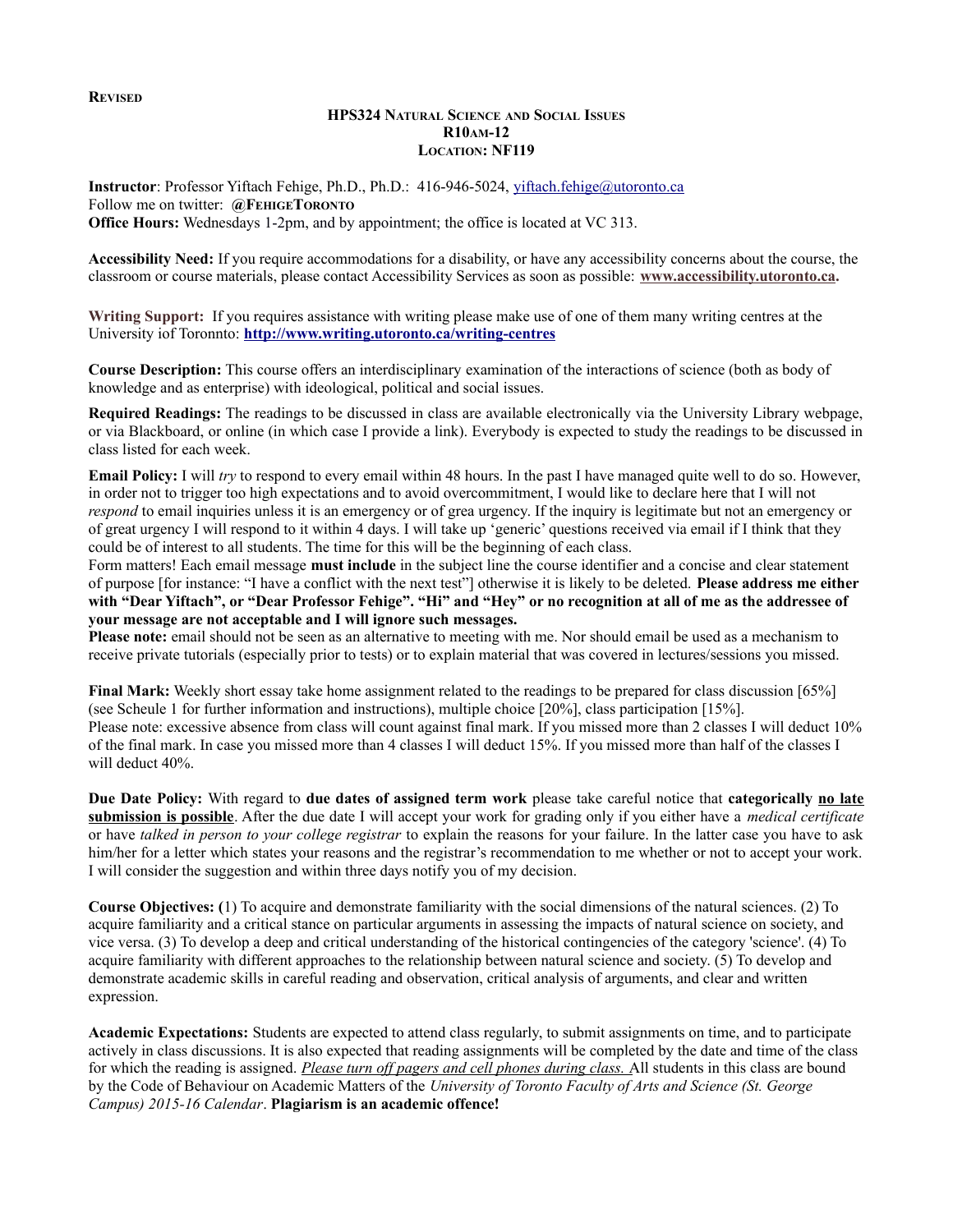## **Course Schedule\_HPS324\_2015 R10AM-12 LOCATION: NF119**

#### **Introduction, Mechanism, Syllabus**

**(1) 9/17/15** *What Science? Whose Issues? Which perspective? Heidegger on Humanism* 

#### **Technology**

#### **(2) 9/24/15** *Pure Science? A Conceptual Analysis*

Reading to be prepared at home and then to be discussed in class: Philipp Kitcher. 2001. "The Myth of Purity." In: *Science, Truth, and Democracy* (Oxford University Press), pp. 85-91.

Short essay assignment (to be submitted at the beginning of this class in hardcopy): What is 'pure science', according to Kitcher, and in what sense does pure science exist? (max. 500 words, no quotes, only your own words!)

#### **(3) 10/01/15** *Science, Technology, and Metaphysics I*

Reading to be prepared at home and then to be discussed in class: Martin Heidegger. 1977. "The Question Concerning Technology." In: *The Question Concerning Technology and Other Essays* (translated by William Lovitt) (New York et al.: Harper Colophon Books), pp. 3-35.

Short essay assignment (to be submitted at the beginning of this class in hardcopy): (This is a very dense and challenging text. I am aware of it. Please read it carefully! Don't give up even when you have troubles following everything Heidegger is saying. Focus on what you do understand. The class discussion will help you to connect the insights you gained from your carefully study of the text, and enhance your understanding of the whole text) What is 'Gestell', according to Heidegger, and why is it indispensable for a proper philosophical understanding of technology? (max. 500 words, no quotes, only your own words!) to get a sense of the philosopher Martin Heidegger you might want to watch this 8 minutes long interview: http://www.openculture.com/2014/05/martin-heidegger-talks-philosophy-with-a-buddhist-monk.html

#### **(4) 10/08/2015** *Science, Technology, and Metaphysics I*

Reading to be prepared at home and then to be discussed in class: Martin Heidegger. 1977. "The Question Concerning Technology." In: *The Question Concerning Technology and Other Essays* (translated by William Lovitt) (New York et al.: Harper Colophon Books), pp. 3-35.

Short essay assignment (to be submitted at the beginning of this class in hardcopy): (This is a very dense and challenging text. I am aware of it. Please read it carefully! Don't give up even when you have troubles following everything Heidegger is saying. Focus on what you do understand. The class discussion will help you to connect the insights you gained from your carefully study of the text, and enhance your understanding of the whole text) What is 'Gestell', according to Heidegger, and why is it indispensable for a proper philosophical understanding of technology? (max. 500 words, no quotes, only your own words!) to get a sense of the philosopher Martin Heidegger you might want to watch this 8 minutes long interview: http://www.openculture.com/2014/05/martin-heidegger-talks-philosophy-with-a-buddhist-monk.html

#### **(5) 10/15/15** *Neuroimaging of Sex and Gender*

Reading to be prepared at home and then to be discussed in class: Baerbel Huesing. 2008. "Technology Assessment of Neuroimaging: Sex and Gender." In: *Sexualized Brains: Scientific Modeling of Emotional Intelligence from a Cultural Perspective* (Cambridge: MIT Press), pp. 103-116.

Short essay assignment (to be submitted at the beginning of this class in hardcopy): Please in your own words, reproduce one example that demonstrates how neuroimaging technologies may reproduce discriminatory views about sex and gender, according to Huesing. (max. 500 words, no quotes, only your own words!)

#### **The Social Dimensions of Natural Science**

#### **(6) 10/22/15** *The Holocaust of the Enlightenment*

Reading to be prepared at home and then to be discussed in class: Theodor W. Adorno and Max Horkheimer. 2002. *Dialectic of Enlightenment* (Translated by Edmund Jephcott) (Stanford: Stanford University Press), pp. 1-34. [http://monoskop.org/images/2/27/Horkheimer\\_Max\\_Adorno\\_Theodor\\_W\\_Dialectic\\_of\\_Enlightenment\\_Philosophical\\_Frag](http://monoskop.org/images/2/27/Horkheimer_Max_Adorno_Theodor_W_Dialectic_of_Enlightenment_Philosophical_Fragments.pdf) [ments.pdf](http://monoskop.org/images/2/27/Horkheimer_Max_Adorno_Theodor_W_Dialectic_of_Enlightenment_Philosophical_Fragments.pdf)

Short essay assignment (to be submitted at the beginning of this class in hardcopy): (Another dense text. My advise concerning Heidegger's text applies here, too!) Please in your own words, reproduce three claims of what enlightenment is, according to Adorno and Horkheimer. (max. 500 words, no quotes, only your own words!)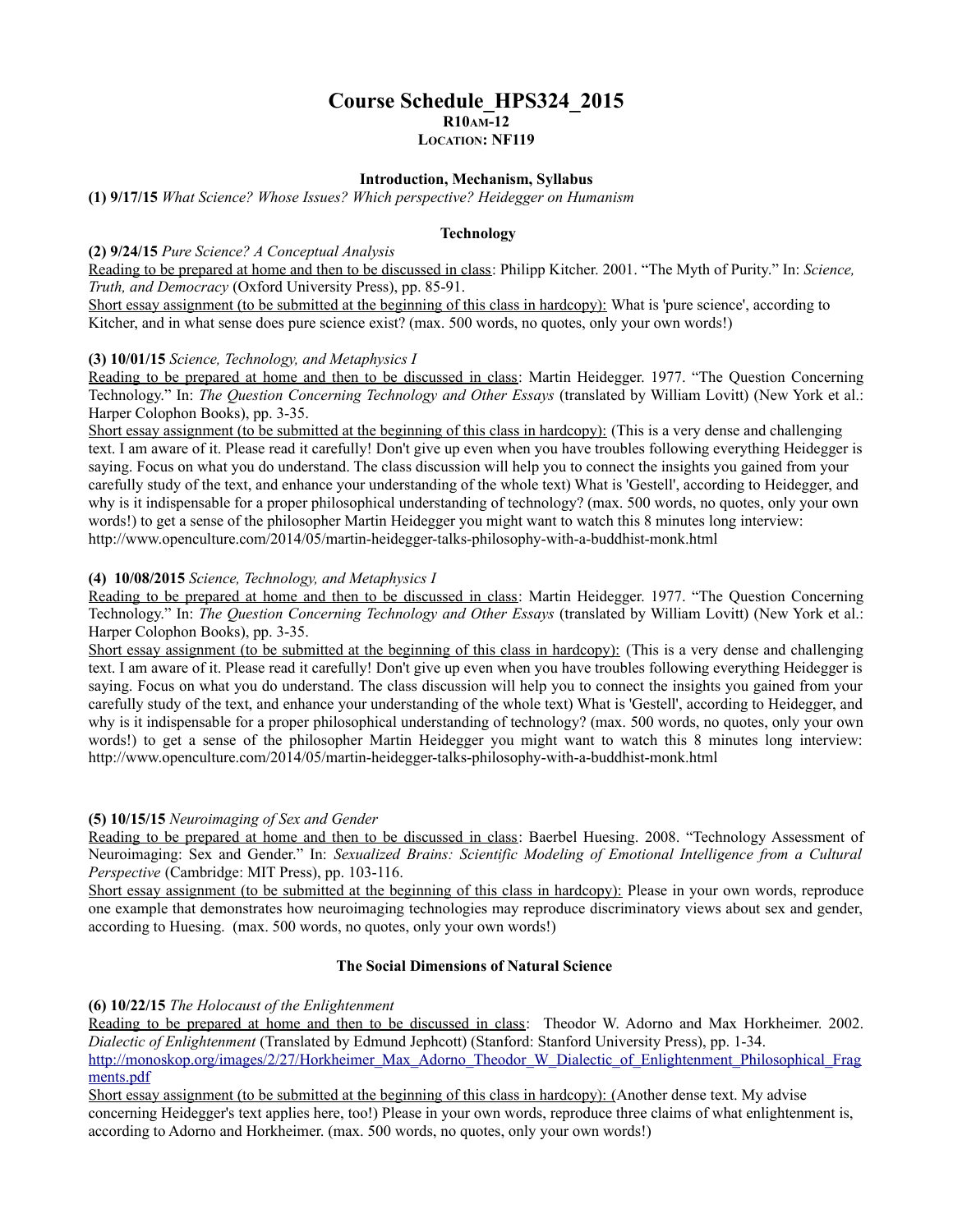#### **(7) 10/29/15** *The Entanglement of Facts and Values*

Reading to be prepared at home and then to be discussed in class: Hilary Putnam. 1982. "Beyond the Fact Value Dichotomy." *Crítica: Revista Hispanoamericana de Filosofía* 14: 3-12

Short essay assignment (to be submitted at the beginning of this class in hardcopy): Name the positions in between which Putnam tries to position himself with respect to the fact-value dichotomy. (max. 500 words, no quotes, only your own words!)

#### **(8) 11/05/15** *Science and Free Will*

Reading to be prepared at home and then to be discussed in class: Michael Esfeld. 2000. "Is Quantum Indeterminism Relevant to Free Will?" *Philosophia Naturalis* 37: 177-188.

Short essay assignment (to be submitted at the beginning of this class in hardcopy): What is Quantum Indeterminism, according to Esfeld? (max. 500 words, no quotes, only your own words!)

#### **(9) 11/12/15** *Heterosexist Darwinism*

Reading to be prepared at home and then to be discussed in class: Joan Roughgarden. 2009. *Evolution's Rainbow: Diversity, Gender, and Sexuality in Nature and People* (Berkeley: University of California Press. 2<sup>nd</sup> Edition), pp. 159-181.

Short essay assignment (to be submitted at the beginning of this class in hardcopy): Please in your own words, reproduce two pieces of empirical evidence that Roughgarden presents to support her claim that Darwin's theory of sexual selection needs to be rejected. (max. 500 words, no quotes, only your own words!)

#### **(10) 11/19/15** *Circumcision*

Reading to be prepared at home and then to be discussed in class: David. L. Gollaher. 1994. "From Ritual to Science: The Medical Transformation of Circumcision in America." *Journal of Social History* 28: 5-36.

Short essay assignment (to be submitted at the beginning of this class in hardcopy): What is Gollaher's central claim concerning the rise of the medical practice of circumcision? (max. 500 words, no quotes, only your own words!)

#### **(11) 11/26/15** *Between Naturalism and Religion*

Reading to be prepared at home and then to be discussed in class: Juergen Habermas. 2008. "Religion in the Public Sphere: Cognitive Presuppositions for the 'Public Use of Reason' by Religious and Secular Citizens." In: *Between Naturalism and Religion* (Cambridge, UK: polity Press), pp. 114-147.

Short essay assignment (to be submitted at the beginning of this class in hardcopy): Why does Rawls's position discriminate religious citizen in secular societies, according to Habermas? (max. 500 words, no quotes, only your own words!)

#### **Conclusion**

**(12) 12/03/15** *Summary, Open Questions, Next Steps \_\_\_\_ Multiple Choice Test!* Reading to be prepared at home and then to be discussed in class: Peter Gluckman. 2014. "The Art of Science Advice to Government." *Nature* 507: pp. 163-165. http://www.nature.com/news/policy-the-art-of-science-advice-to-government-1.14838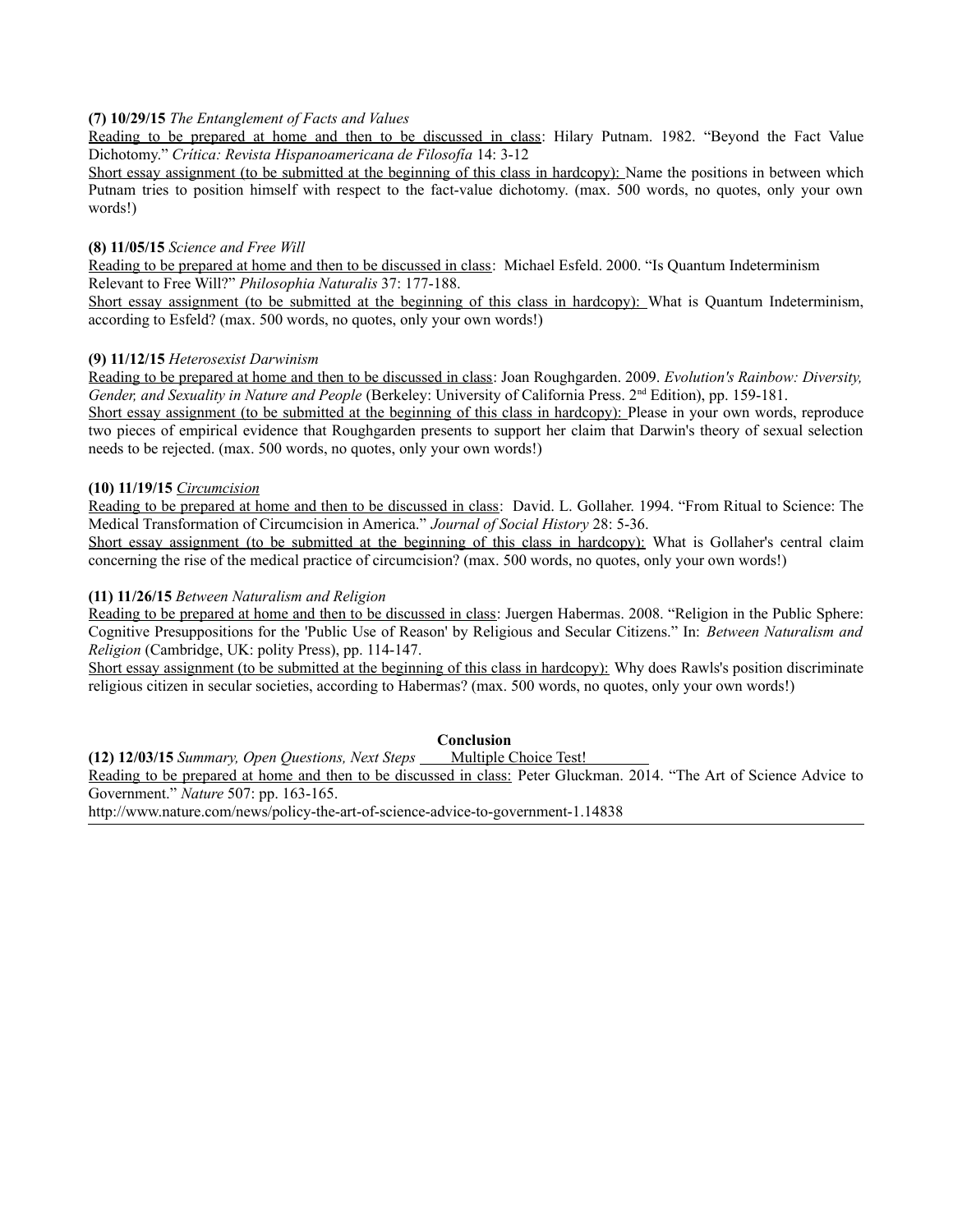## **Schedule 1**

# **Short Essay Instruction Sheet**

HPS324\_2015 Natural Science and Social Issues Prof. Yiftach Fehige

**The task**: to write a short essay with a maximum word count of 500. The topic of the essay is not your own choice. I have provided you with a concrete topic for the essay. Please refer to the course outline for this course to retrieve the assigned topics. You must address this topic. It is not necessary to use any other sources than the reading to which the short essay relates, which is the reading to be prepared for the class at which the essay is due. But this does not make background research superfluous. If you are unfamiliar with terminology, the broader context of the required reading, details of an argument, or issues raised in the starred reading then you are expected to conduct some background research.

**The style**: give your essay a title, name the course identifier, and me as course instructor. State the word count. I have no preference for a particular font or font size. But, please do not submit a text that is single spaced. Your text should reflect best practices of academic writing. If you need help with academic writing, the University of Toronto has much help to offer:<http://www.writing.utoronto.ca/writing-centres>Here are some guidelines:<http://www.writing.utoronto.ca/advice>

The essay should have a logical structure, flow from paragraph to paragraph, framed by an introduction remark (stating the topic) and a conclusion (summing up the discussion/considerations/arguments). Never quote, but only use your own words.

**The nature**: I expect you to write a *philosophical* essay. This requires you to state a thesis (a claim to be supported by arguments) and to name arguments (instantiating evidence) to support that thesis. For example, "Juergen Habermas argues that John Rawls' political theory discriminates religious citizens of a liberal state (thesis). He shows in what ways Rawls' position creates an asymmtery between religious and secular citizens (argument). Such an asymmetry is unacceptable, according to Habermans, because it can damage the kind of discourse that a demoncracy needs in order to explore all possible sources of support for its central institutions (argument)."

**Assessment:** most important criteria for my assessment of your short essay are the following: (1) is the topic addressed that I assigned? (2) Does your essay reflect a close reading of the text to which the essay relates. (3) Does the essay reflect overall good comprehension of the related reading? If you fail to address the topic, I will assign an F to your paper regardless of any other merit it may demonstrate. Of secondary concern for my assessment are stylistic matters, such as grammar, tone of the essay, structure of your paper. Your paper could be written in terrible English, use sexist language, and have a condescending tone, and still earn a grade in the B range. This doesn't mean I like those kinds of essays, but it reflects the nature of the essay, and the task at hand. You wouldn't receive an A, however. Together with your marked essay you will receive from me an assessment sheet (see Schedule 2) that breaks down the grade I assigned.

**Friendly advise**: never submit a rough draft, or an essay that wasn't read by at least one other person with some expertise in academic writing.

### **Please note: I will not accept late submissions.**

**Thank you!**